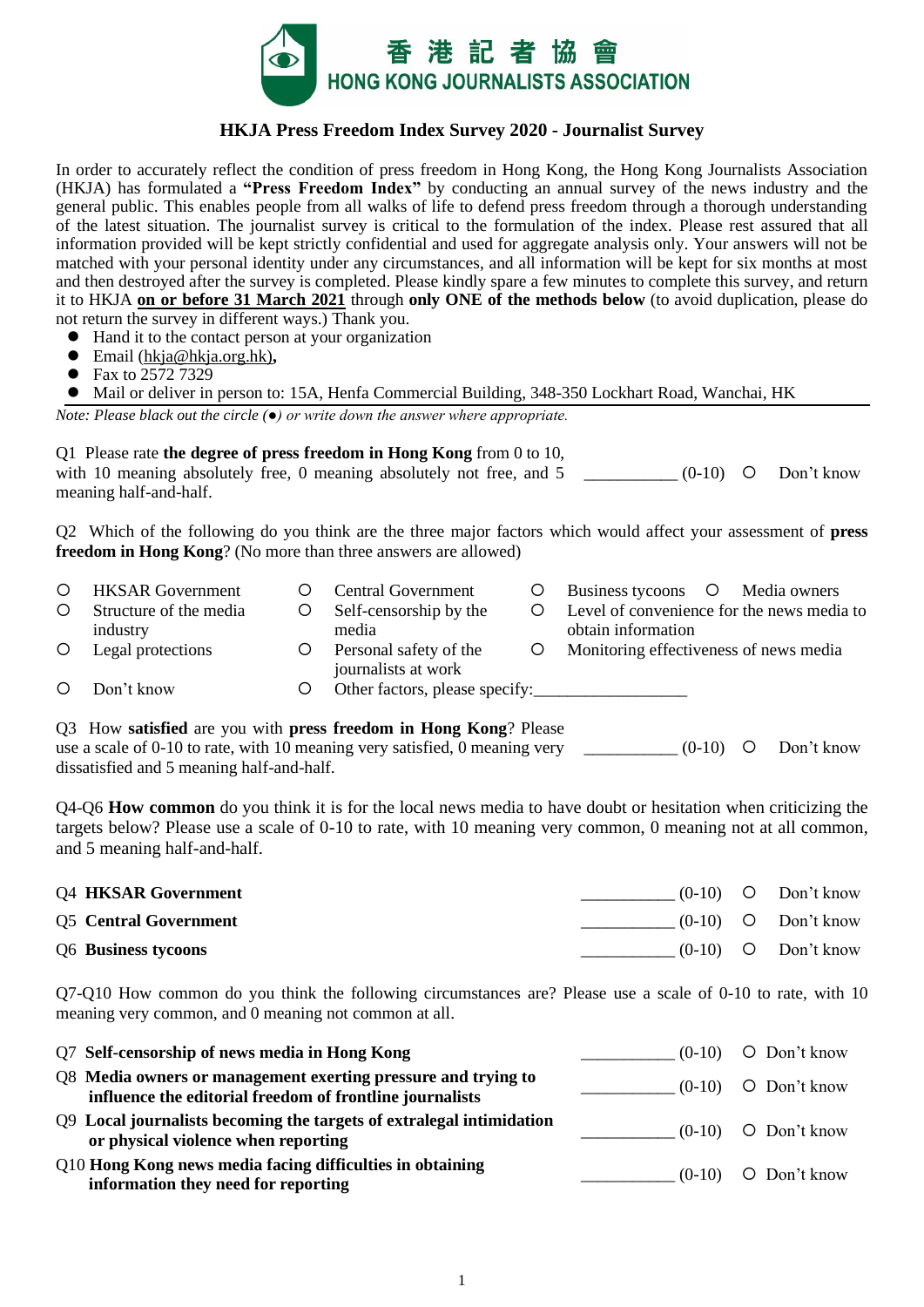| very adequate, and 0 meaning very inadequate.                                                                                                                                                                                                             | $(0-10)$                  | O Don't know              |
|-----------------------------------------------------------------------------------------------------------------------------------------------------------------------------------------------------------------------------------------------------------|---------------------------|---------------------------|
| Q12 How effective do you think is the watchdog role played by the<br>local news media? Please use a scale of 0-10 to rate, with 10<br>meaning very effective, and 0 meaning very ineffective.                                                             | $(0-10)$                  | O Don't know              |
| Q13 Overall, do you think there is a <b>diversity of viewpoints</b> within local<br>media? Please use a scale of 0-10 to rate, with 10 meaning very<br>much diversified, and 0 meaning not at all.                                                        | $(0-10)$                  | O Don't know              |
| Q14 Compared to a year ago, do you think overall press freedom in Hong Kong has become better, worse or remains                                                                                                                                           |                           |                           |
| unchanged?<br>O Much better O Somewhat better<br>O No change<br>O Somewhat worse                                                                                                                                                                          |                           | O Much worse O Don't know |
| Q15 Some have suggested the HKSAR Government as a key player in the suppression of press freedom. To<br>what extent do you agree or disagree with this statement?                                                                                         |                           |                           |
| Very much O Quite agree<br>O Not quite agree<br>$O$ Half-and-<br>O<br>half<br>agree                                                                                                                                                                       | $O$ Very much<br>disagree | O Don't know              |
| Q16 Please rate the attitude of Hong Kong Government officials,<br>including the Chief Executive, when they reply to media<br>inquiries in terms of 0 to 10, with 10 meaning absolutely truthful,<br>and 0 indicates they completely avoid the inquiries. | $(0-10)$                  | O Don't know              |
| Q17 Please rate the degree of government manipulation of the media<br>in reporting news and information in terms of $0$ to $10$ , with $10$<br>meaning greatly manipulated, and 0 meaning not at all manipulated.                                         | $(0-10)$                  | O Don't know              |
| Q18-21 According to your own experience, how common are the following practices? Please use a scale of 0-10 to<br>rate, with 10 meaning very common, and 0 meaning not at all common.                                                                     |                           |                           |
|                                                                                                                                                                                                                                                           |                           |                           |
| Q18 I practiced self-censorship when I came under pressure.                                                                                                                                                                                               | $(0-10)$                  | O Don't know              |
| Q19 My supervisors or management edited or deleted my article/news<br>report or rejected my story ideas for fear of offending business<br>tycoons/consortia.                                                                                              |                           | $(0-10)$ O Don't know     |
| Q20 My supervisors or management edited or deleted my article/news<br>report or rejected my story ideas for fear of offending the HKSAR<br>Government.                                                                                                    | $(0-10)$                  | O Don't know              |
| Q21 My supervisors or management edited or deleted my article/news<br>report or rejected my story ideas for fear of offending the Central<br>Government.                                                                                                  |                           | $(0-10)$ O Don't know     |
| Q22 Has the increasing emphasis of "one country over two systems" by central government officials made you<br>uncomfortable in reporting dissenting voices?<br>Yes<br>$O$ No<br>O                                                                         | O Don't know              |                           |
| Q23 Have your supervisors or management ever put pressure on you when encountering news about discussion of<br>Hong Kong independence, namely asking you to report less/not to report?                                                                    |                           |                           |
| Yes<br>$O$ No<br>O                                                                                                                                                                                                                                        | O Don't know              |                           |